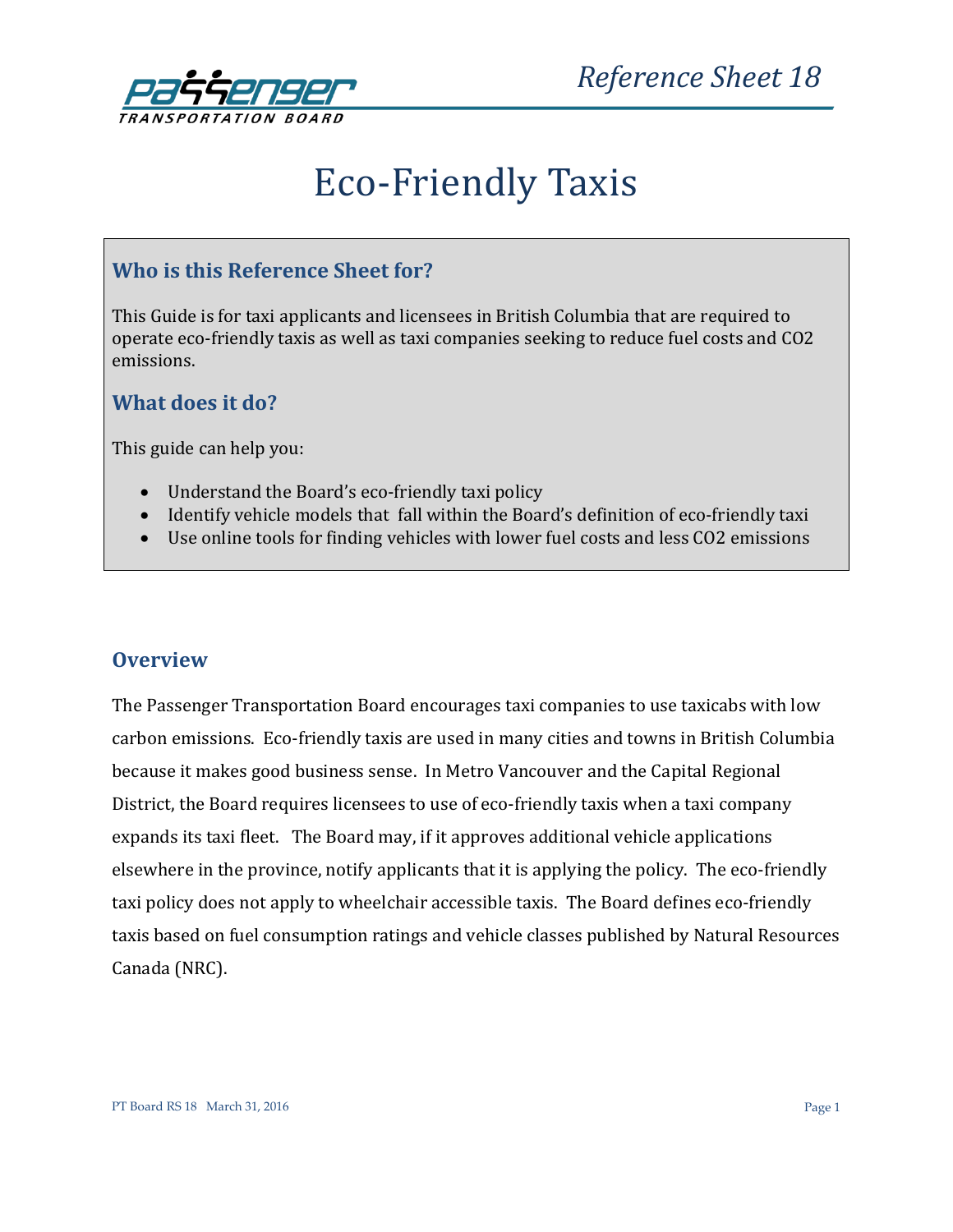## **Eco-Friendly Taxi Policy** (excerpt)

When an applicant seeks to start or expand a fleet of taxis, the Board applies the threepart test. This is set out in section 28(1) of the Passenger Transportation Act.

If the Board approves an increase in the supply of taxis in *Metro Vancouver* or the *Capital Regional District (CRD)*, all conventional taxis must be eco-friendly vehicles.

The Board may require the use of eco-friendly taxis in *other areas of the province* if it approves an application for new or additional taxis. Before issuing a decision, the Board will advise an applicant of its intent to apply the policy. The applicant will have an opportunity to respond.

Source: [Operational Policy IV.2](http://www.th.gov.bc.ca/ptb/operational_policies.htm#IV_2)

## **What is an eco-friendly taxi?**

Eco-friendly taxis (EFTs) must be a 2006 model or newer. Also, the vehicle's combined fuel consumption ration (CFCR) cannot exceed the maximum for the vehicle type. Details are set out in Table 1.

#### **Table 1: EFT Vehicles Types & Maximum CFCR**

|                       | Type A<br><b>Any Vehicle</b>                | Type B<br><b>Full Size &amp; SUVs</b> | Type C<br><b>Vans</b>  |
|-----------------------|---------------------------------------------|---------------------------------------|------------------------|
| <b>Maximum CFCR</b>   | 6.9 litres per 100 km                       | 8.0 litres per 100 km                 | 10.1 litres per 100 km |
| ExampleS <sup>1</sup> | Prius, Toyota Corolla,<br>Electric Vehicles | Ford Escape Hybrid;<br>Hyundai Sonata | Mazda 5; Toyota Sienna |

 $1$  Maximum CFCR criteria may not be met in some model years and some editions of a particular vehicle. The examples provided here merely provided as a quick illustration.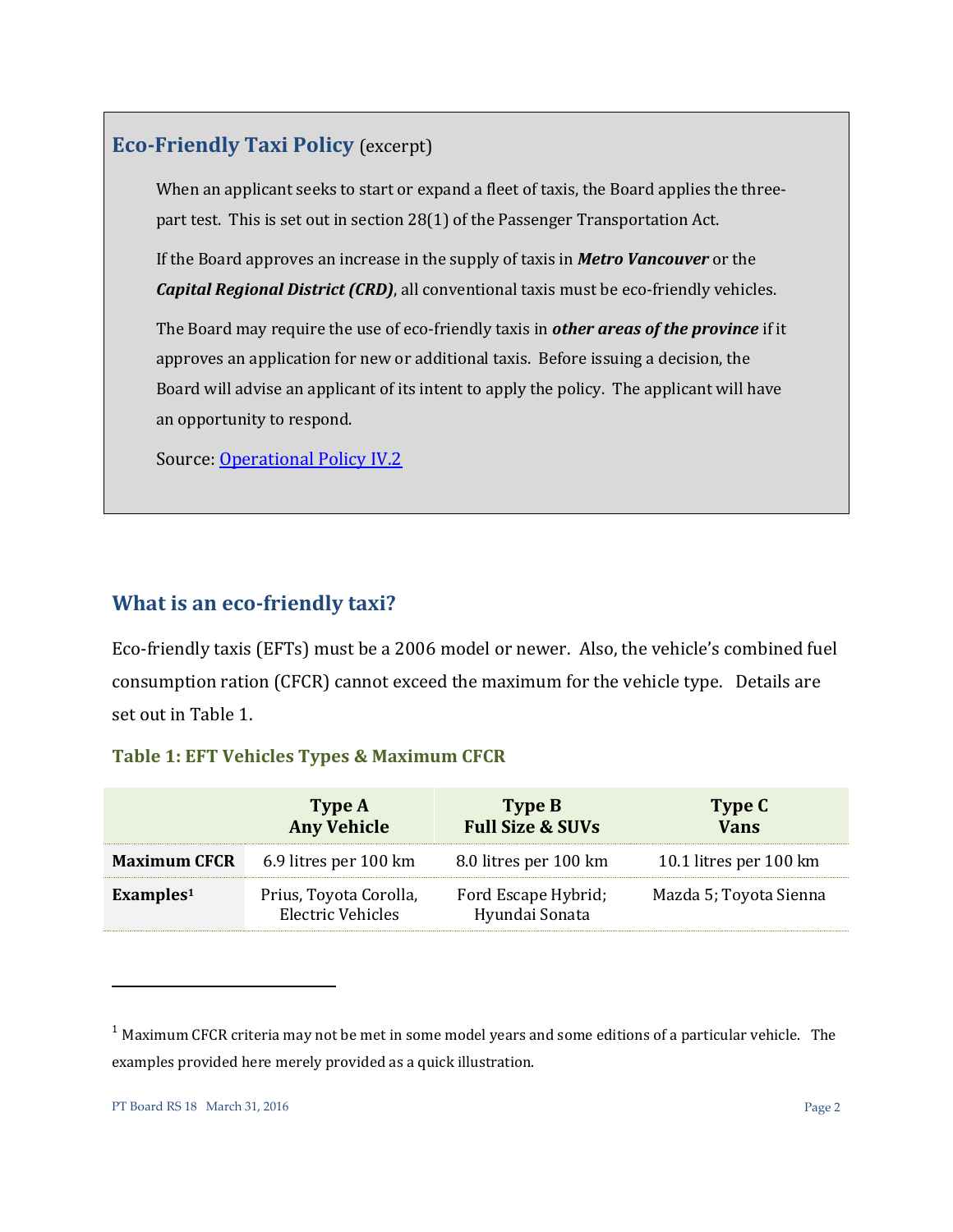# **How are vehicle types defined?**

The Board's three types of eco-friendly taxis (shown in Table 1) are based on vehicle classes defined by Natural Resources Canada (NRC). Type A (any type) can include any 2006 vehicle that meets the CFCR criteria. Type B is limited to Sport-Utility Vehicles (SUVs) and full-size cars. NRC vehicle lists use the following codes for these types of vehicles:

- SP: Special Purpose Vehicle
- US: Small SUV
- UL: Standard SUV
- L: Large Vehicle

Type C vehicles are vans. NRC vehicle lists identify vans with these vehicle class codes:

- V: Minivan
- F: Large Van
- FP: Passenger Van

### **Do electric vehicle meet EFT criteria?**

Yes. There are no emissions. If used, they would meet the Board's criteria for an ecofriendly taxi.

# **Where can I get fuel consumption details?**

Natural Resources Canada (NRC) publishes fuel consumption ratings for all vehicle models used in Canada since 2006 (and earlier). The NRC database reports ratings for both city and highway driving conditions. Access the database online with the NRC **[vehicle search](http://oee.nrcan.gc.ca/fcr-rcf/public/index-e.cfm)  [tool](http://oee.nrcan.gc.ca/fcr-rcf/public/index-e.cfm)**.

# **How do I calculate CFCR?**

The NRC does not report the combined fuel consumption rating (CFCR). To calculate the CFCR for a vehicle, add 55% of the vehicle's city rating and 45% of its highway rating. Table 2 provides an example.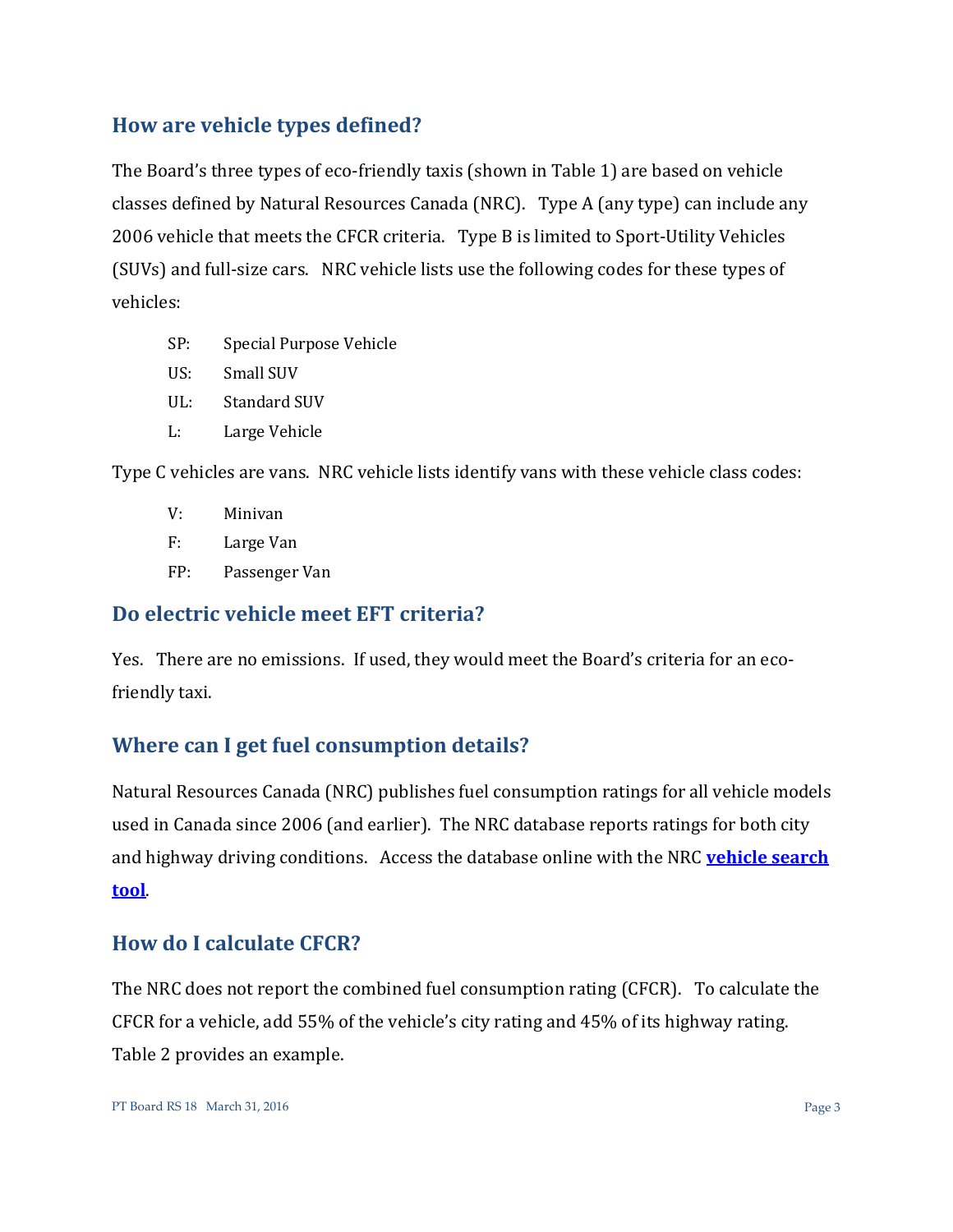#### **Table 2: Sample CFCR Calculation**

| <b>Rating</b><br>Type | Fuel<br><b>Consumption Rating</b> | Weighting | <b>Calculation Results</b> |
|-----------------------|-----------------------------------|-----------|----------------------------|
| City                  | 6.5 L/100 km                      | 55%       | 3.58                       |
| <b>Highway</b>        | 5.8 L/100 km                      | 45%       | 2.61                       |
| <b>CFCR</b>           |                                   |           | 6.2 $L/100$ km             |

### **Are CFCR lists available?**

The Board posted several lists and guides with information about specific models. They are posted on the Board's web page for **[eco-friendly vehicles](http://www.ptboard.bc.ca/eco_friendly.htm)**.

For 2006 – 2010 model years, the Board posted eco-friendly taxi guides that identifies models that meet the critiera for eco-friendly taxis. These lists are limited to the types of vehicles that are commonly used as taxicabs.

Starting with 2011 model years, the Board posted more comprehensive lists of vehicles and their CFCR. These lists identify vehicles that meet the Board's criteria for eco-friendly taxis. They can also be used to identify the CFCR of vehicles that do not meet the criteria.

#### **Information Source**

Vehicle information posted by the Board originates from the NRC. This includes CFCRs that the Board calculates based on the city and highway ratings published by NRC. *If there is a discrepancy between NRC data and the data or calculations reprinted in a Passenger Transportation Board document, the NRC data takes precedence.* 

## **Why do some vehicles have more than one CFCR?**

Some vehicle models have different editions. Each edition may have a different type of engine and transmission, or a different size of engine. These differences affect fuel